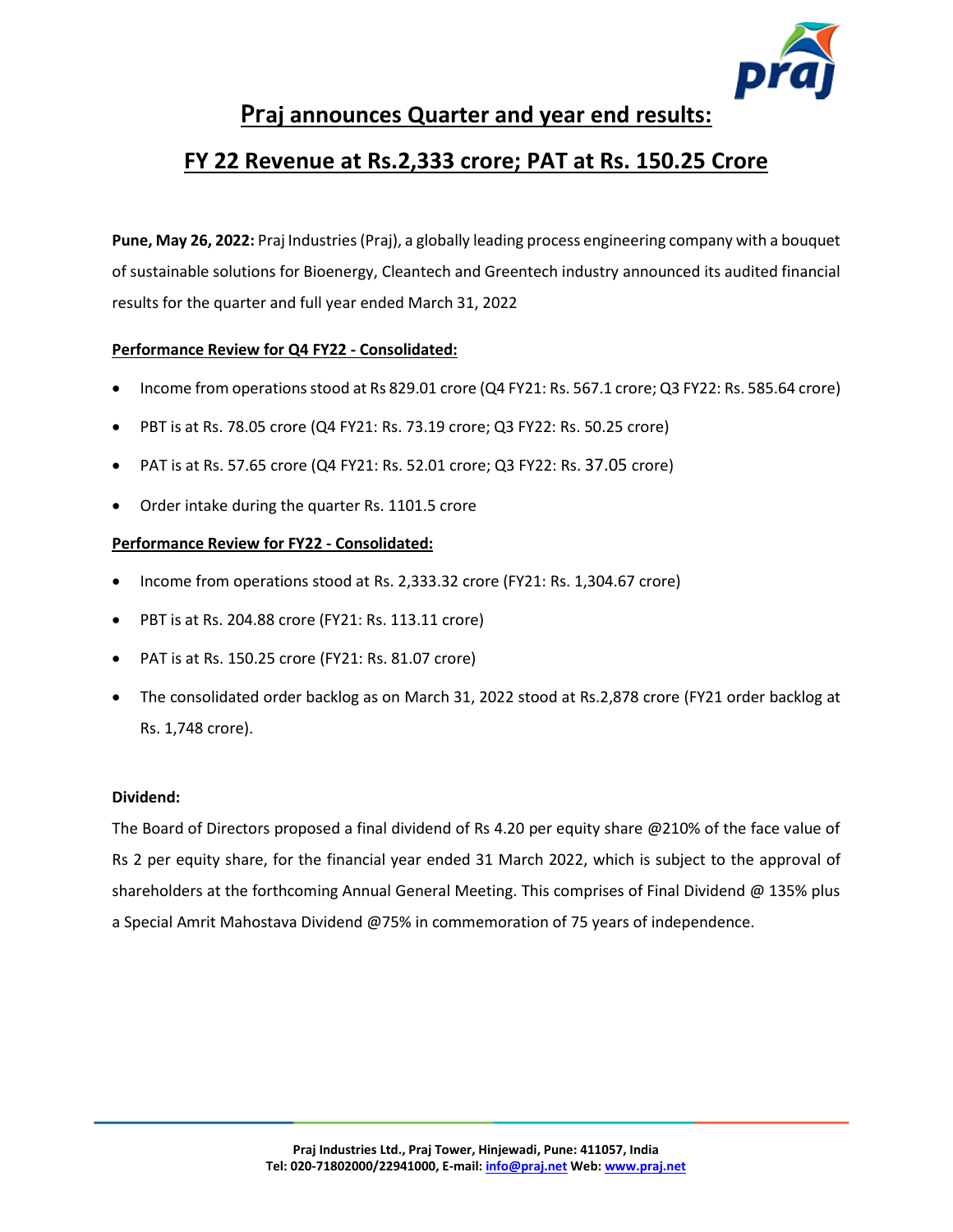

*Commenting on the Company's performance, Mr. Shishir Joshipura, CEO & MD, Praj Industries said, "FY22 posed several challenges in form of continuing pandemic, rising and volatile commodity prices coupled with geopolitical disturbances in Europe. With rising global awareness about energy security, and low carbon intensity energy footprints across economies, low carbon biofuels are finding increasing market traction. This phenomenon of energy transition is well served by our innovative technology solutions and customer centric approach."* 

#### **Key Developments:**

- During the global flagship industry event Advanced Bioeconomy Leadership Conference (ABLC) 2022 at Washington DC, USA, Dr. Pramod Chaudhari was bestowed with the coveted 2022 William C. Holmberg Award for 'Lifetime Achievement in the Advanced Bioeconomy'. This is first occasion when this award has come outside the USA and that too at a time when India is celebrating the Diamond Jubilee of Independence.
- During the ABLC 2022 Conference The 50 Hottest projects that are shaping the Advanced Global Bioeconomy were announced too. IOCL's advanced biofuels refinery project at Panipat Complex based on Praj's proprietary 2G Ethanol technology was ranked 5<sup>th</sup> Hottest Project while HPCL's CBG project based on Praj's Rengas technology was ranked  $7<sup>th</sup>$  Hottest Project globally.
- Cabinet amended biofuels policy, by advancing 20% ethanol blending target to 2025-26, allowing additional feedstock and granting permission for export of biofuels in specific cases
- Ethanol blending in petrol in India has reached ~10% mark. At present, India has a total ethanol production capacity of 8.5 billion liters, which includes 5.7 billion liters based on sugary feedstock while 2.8 billion liters based on starchy feedstock.